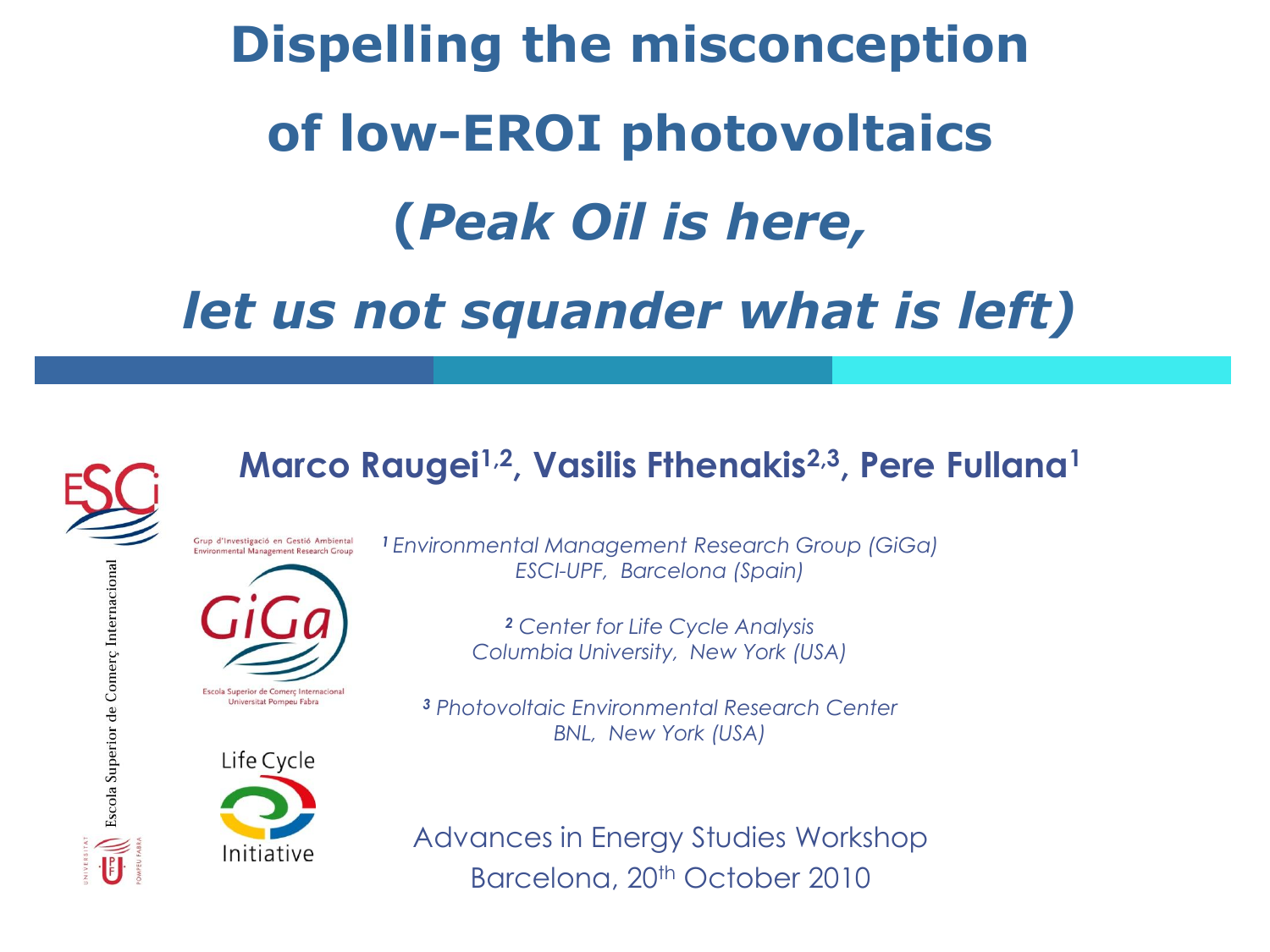### The importance of EROI

- **Energy Return on Energy Investment (EROI)** has been touted as the ultimate indicator of the viability of an energy option
- **The existing EROI literature has repeatedly downplayed** PV as being hampered by intrinsically low EROI
- We will show that this is largely a *misconception* based on *outdated energy performance data* and, more importantly, *inconsistent calculations*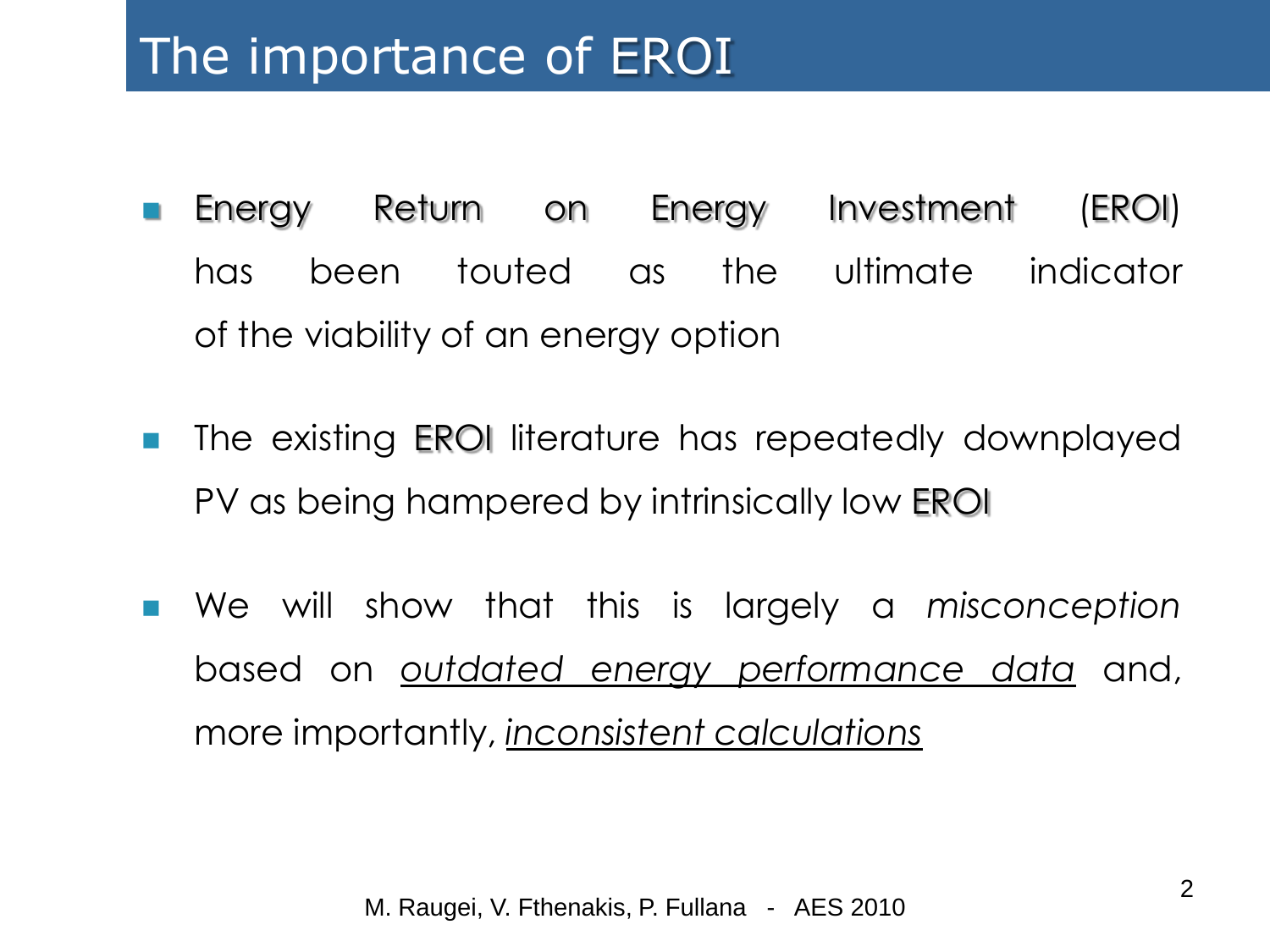**EROI<sup>F</sup> = Quantity of energy supplied [MJ] Quantity of energy used in supply process [MJ]** 

**EROIel = Cumulative electricity generated [MJ] Cumulative primary energy required [MJ]** 

**Source: Earth. Cleveland C.J. (Ed.), Encyclopedia of Earth**  *http://www.eoearth.org*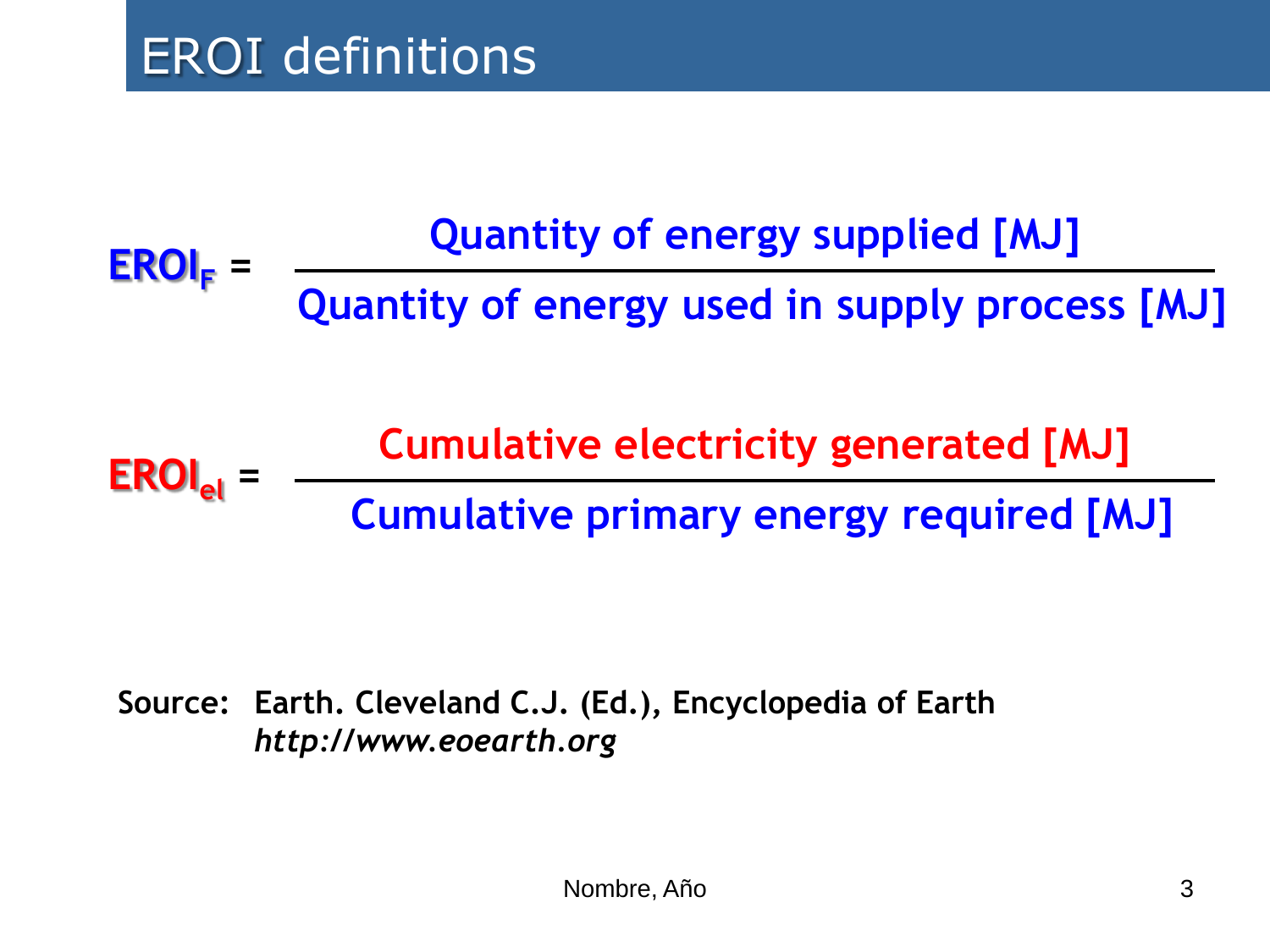### Thermal vs. PV electricity generation



M. Raugei, V. Fthenakis, P. Fullana - AES 2010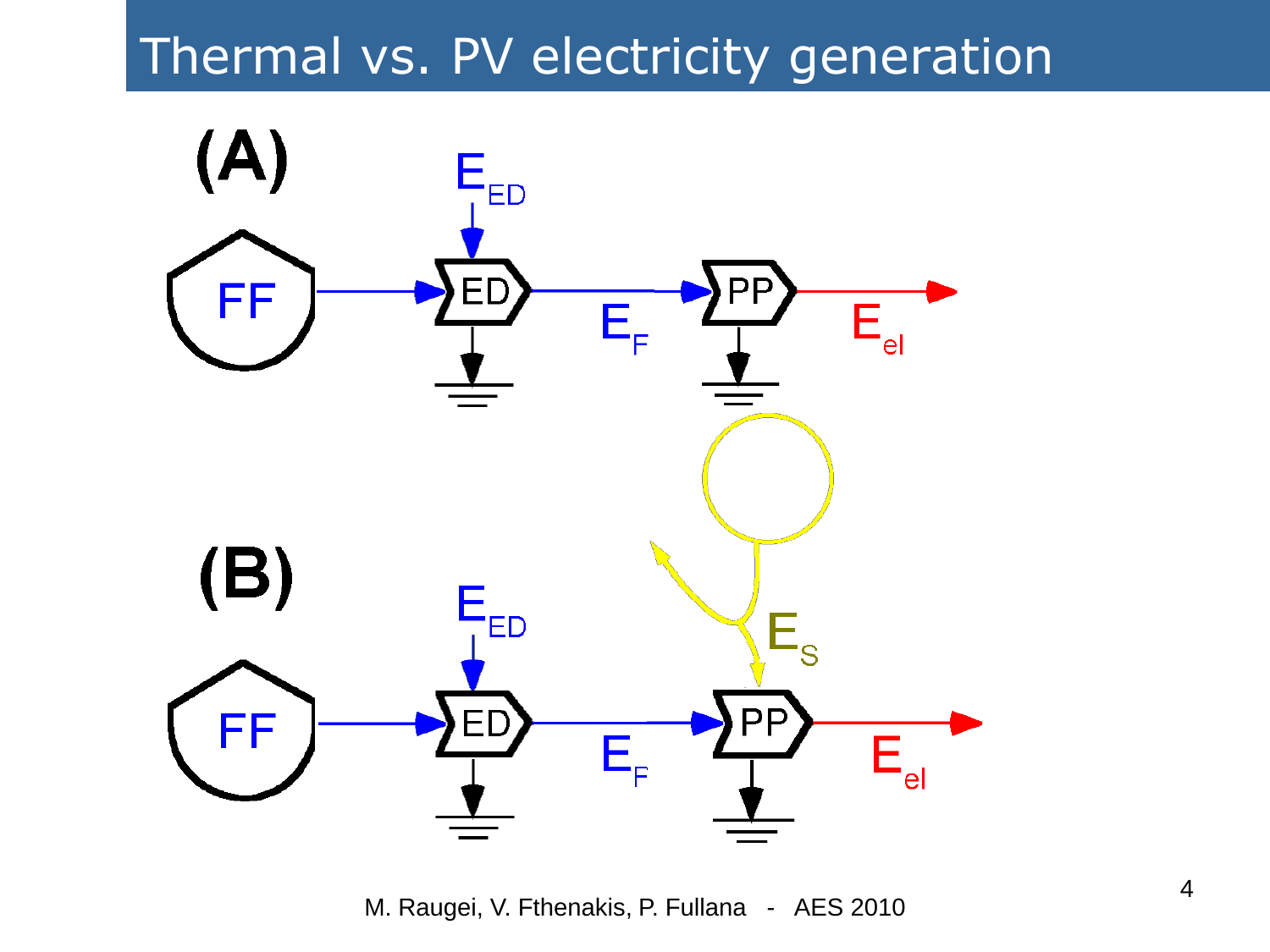# **Thermal electricity EROI calculations**

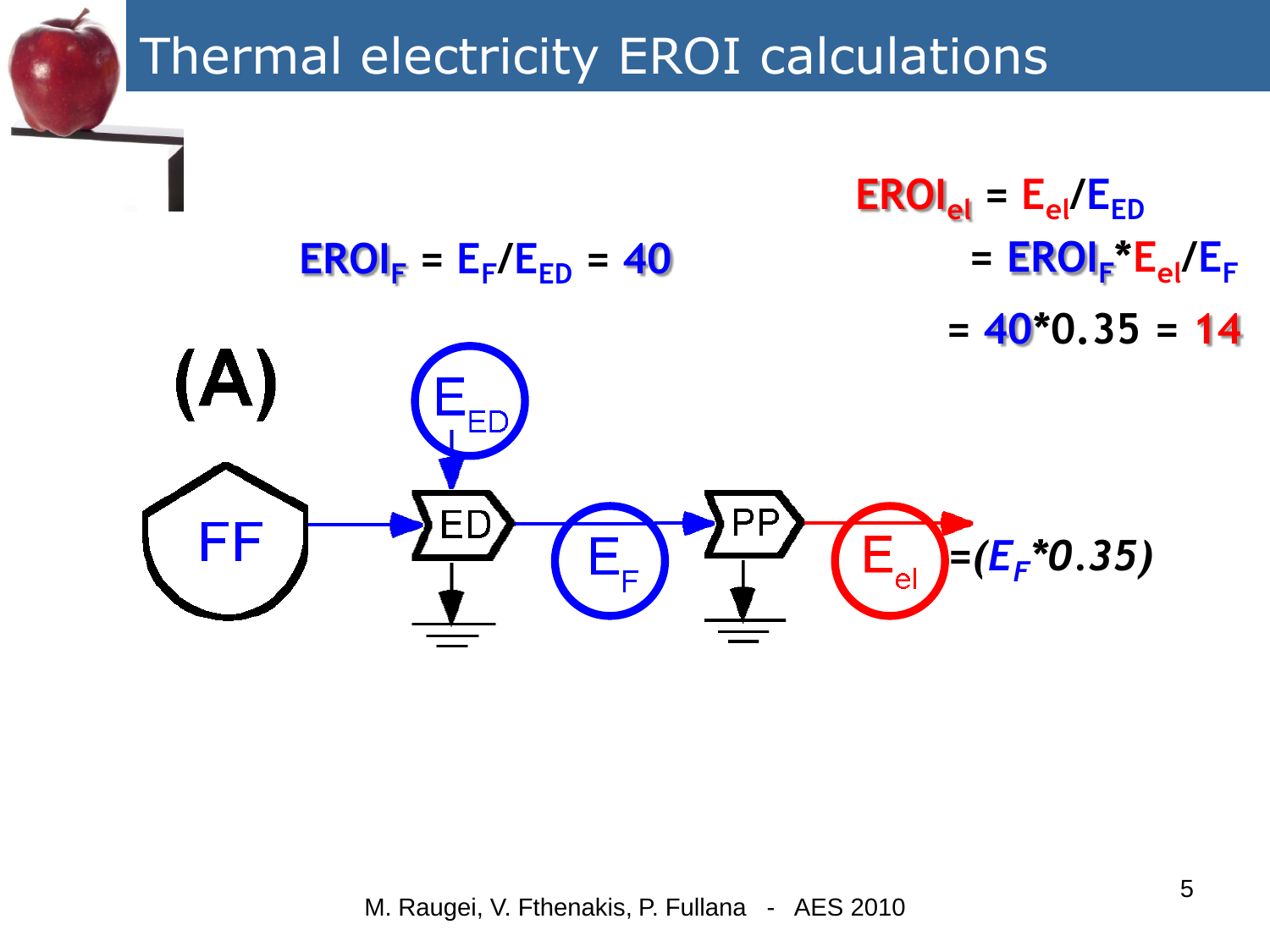## **PV electricity EROI calculations**

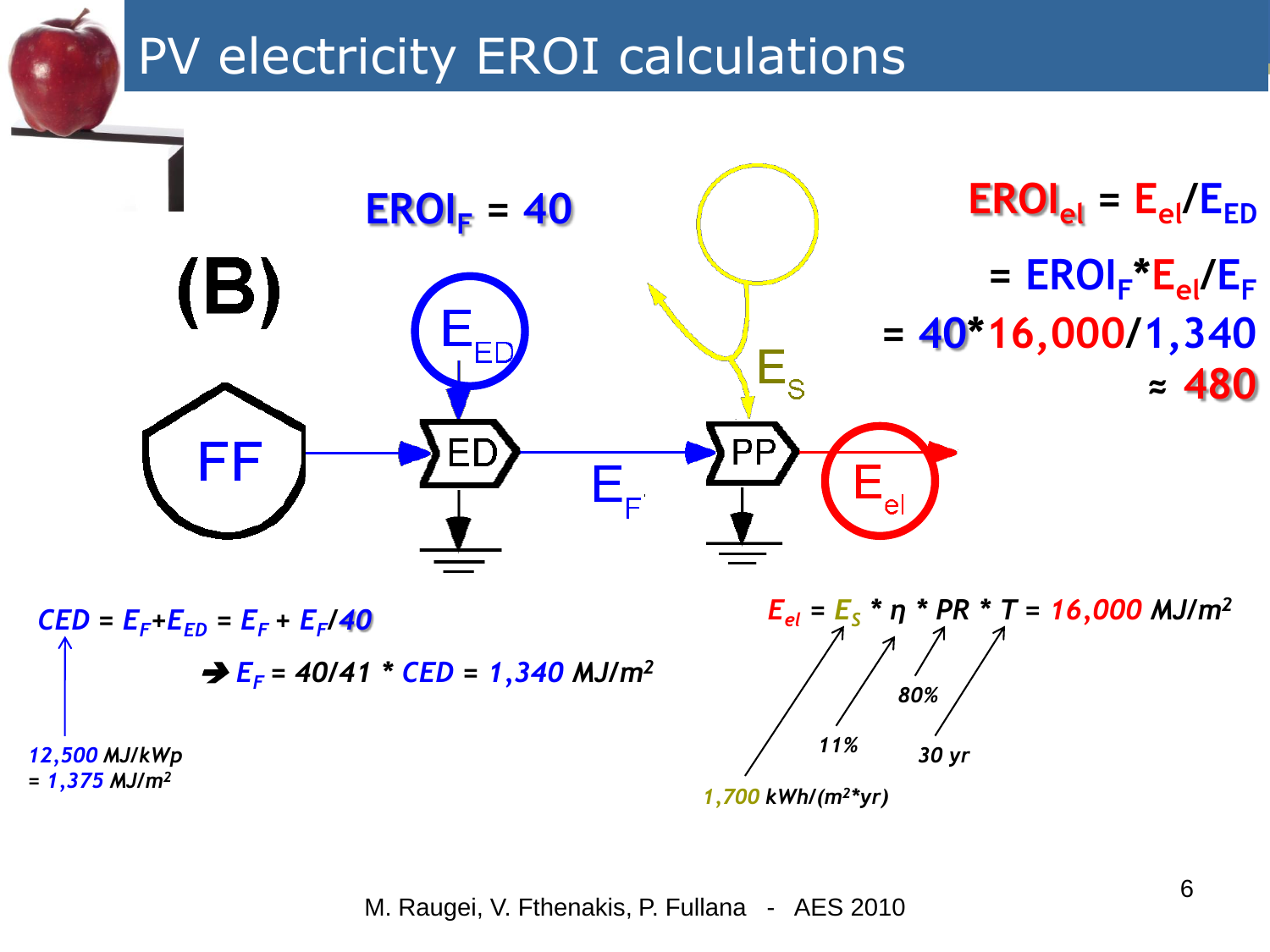#### Alternative system boundaries



M. Raugei, V. Fthenakis, P. Fullana - AES 2010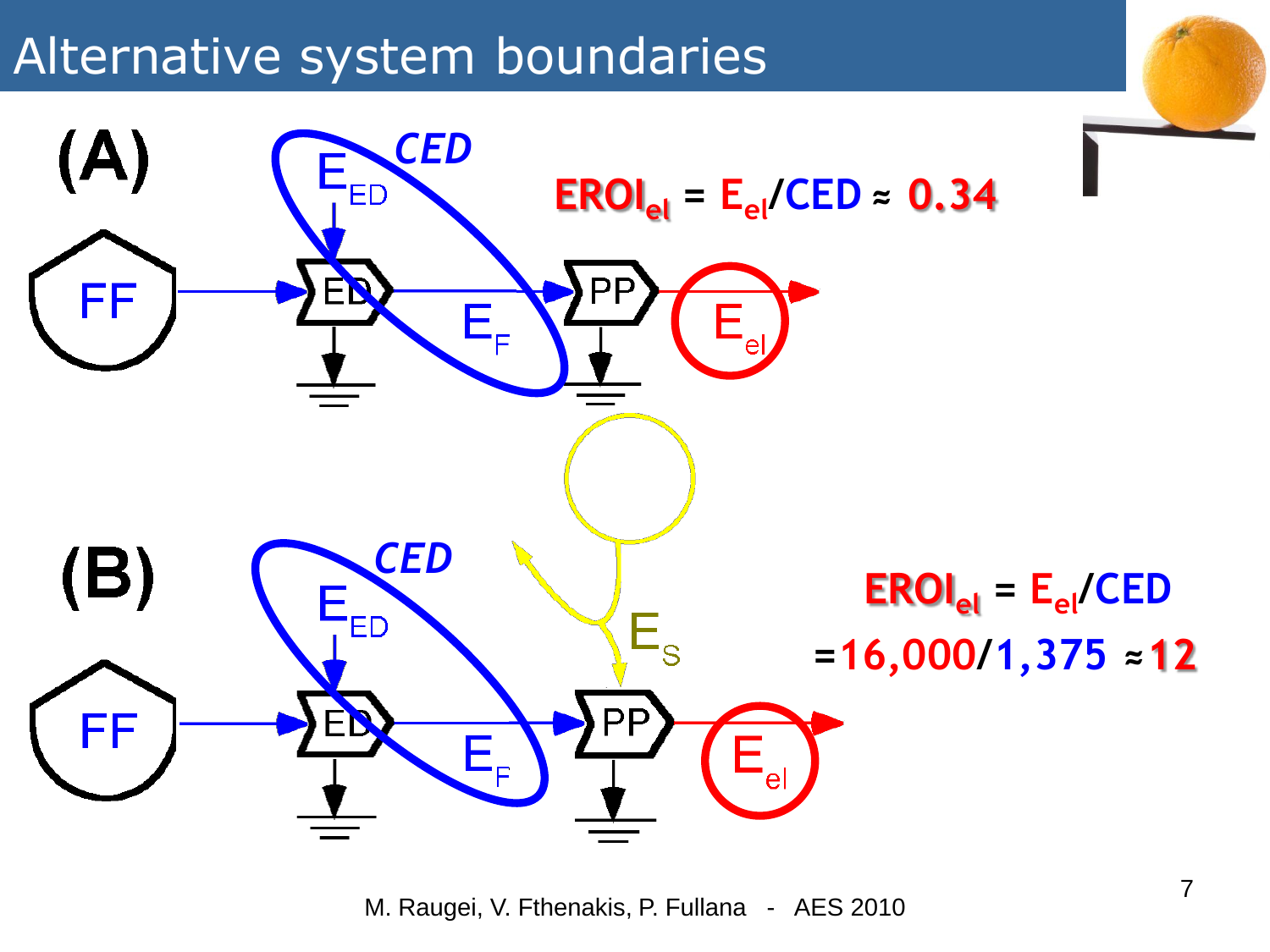#### Consistency is paramount!



M. Raugei, V. Fthenakis, P. Fullana - AES 2010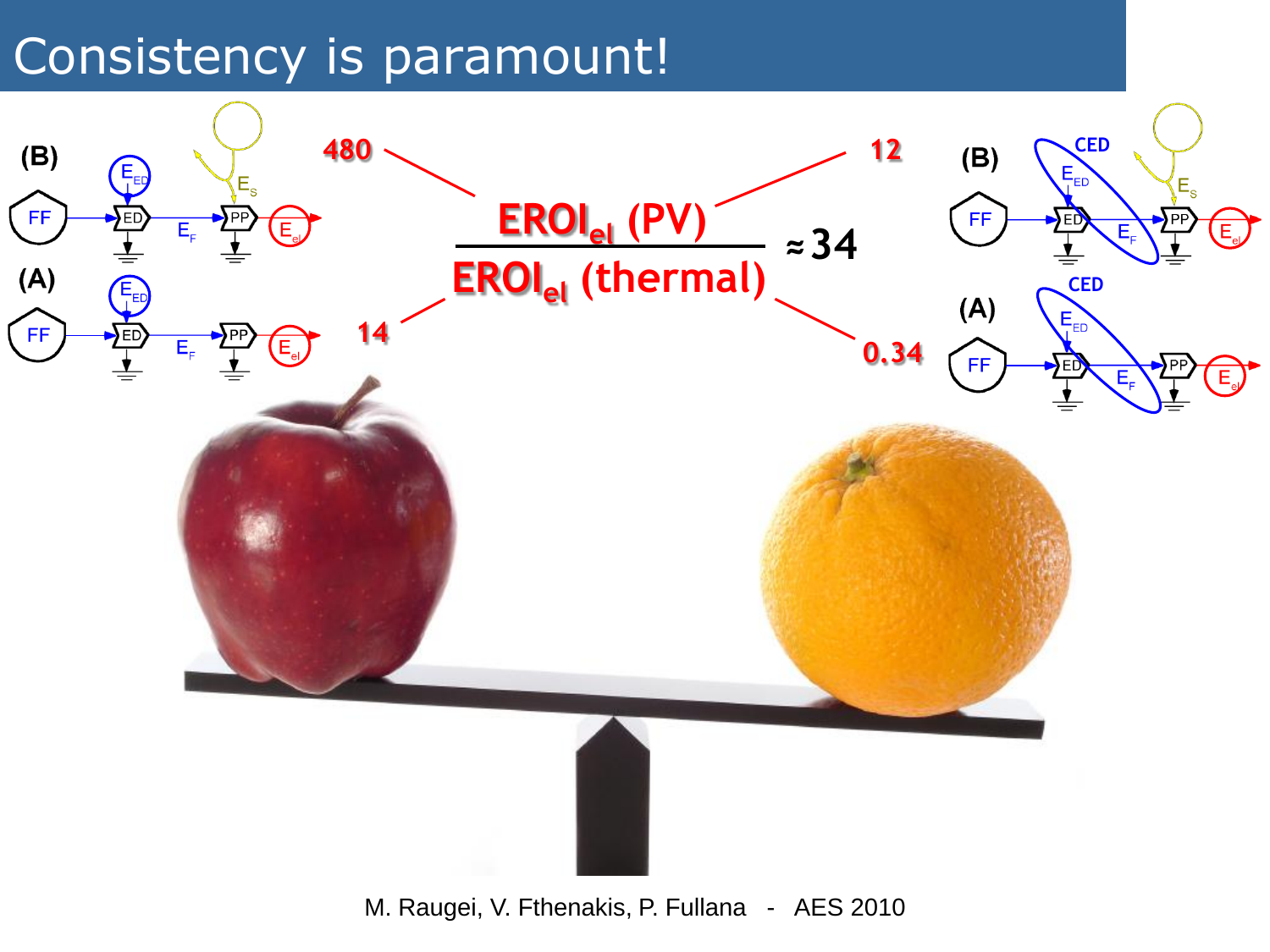### What about  $EROI = T/EPBT$  ?

#### **EPBT [yr] = CUMULATIVE PRIMARY ENERGY DEMAND [MJ] ANNUAL PRIMARY ENERGY "OUTPUT" (= "SPARED" PRIMARY ENERGY, back-calc. assuming grid mix) [MJ/year]**

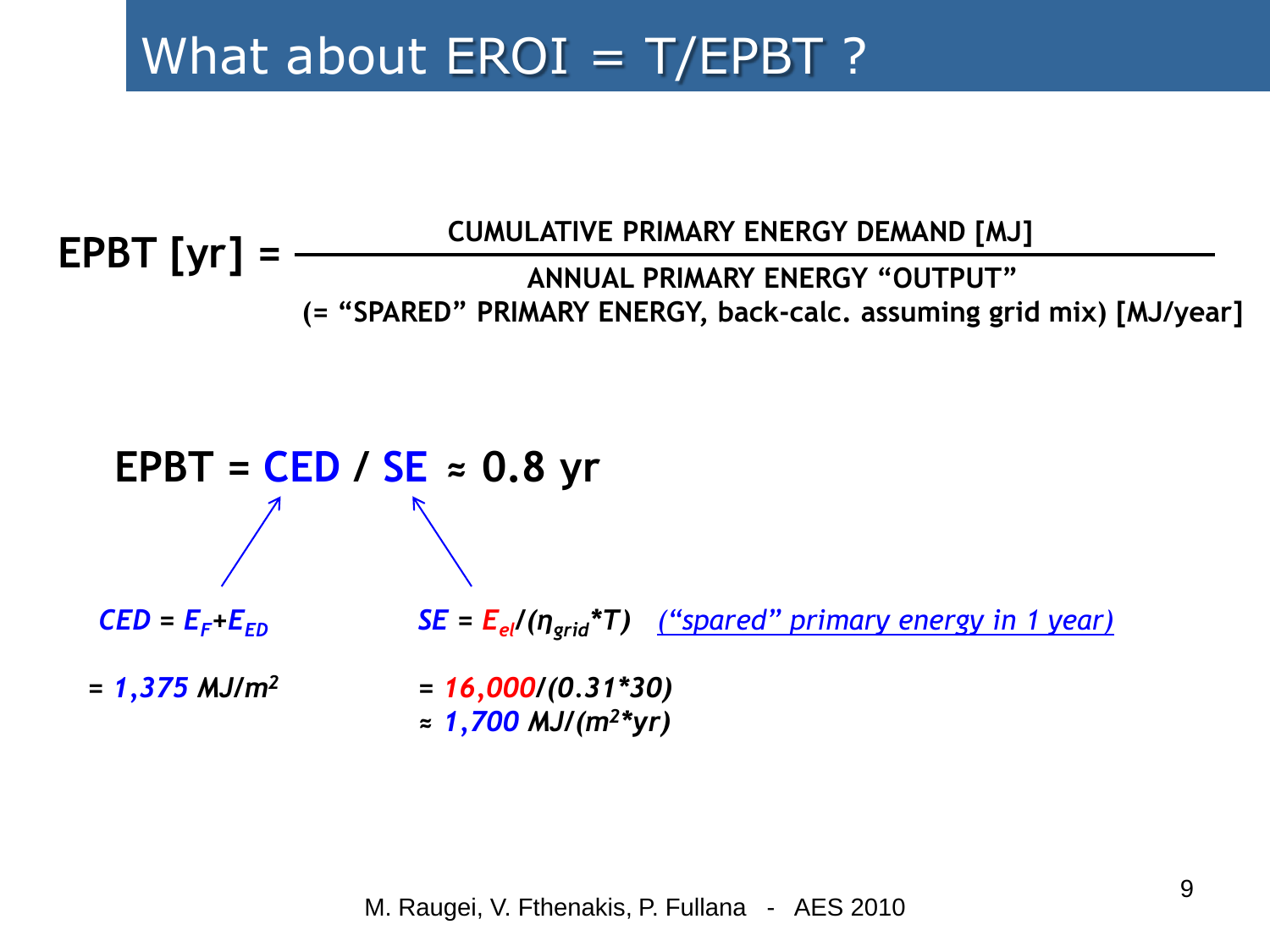#### What about EROI = T/EPBT ?

**EROI** = T / EPBT

\n
$$
= (SE * T) / CED
$$

\n
$$
\uparrow
$$

\n(spared primary energy over entire lifetime)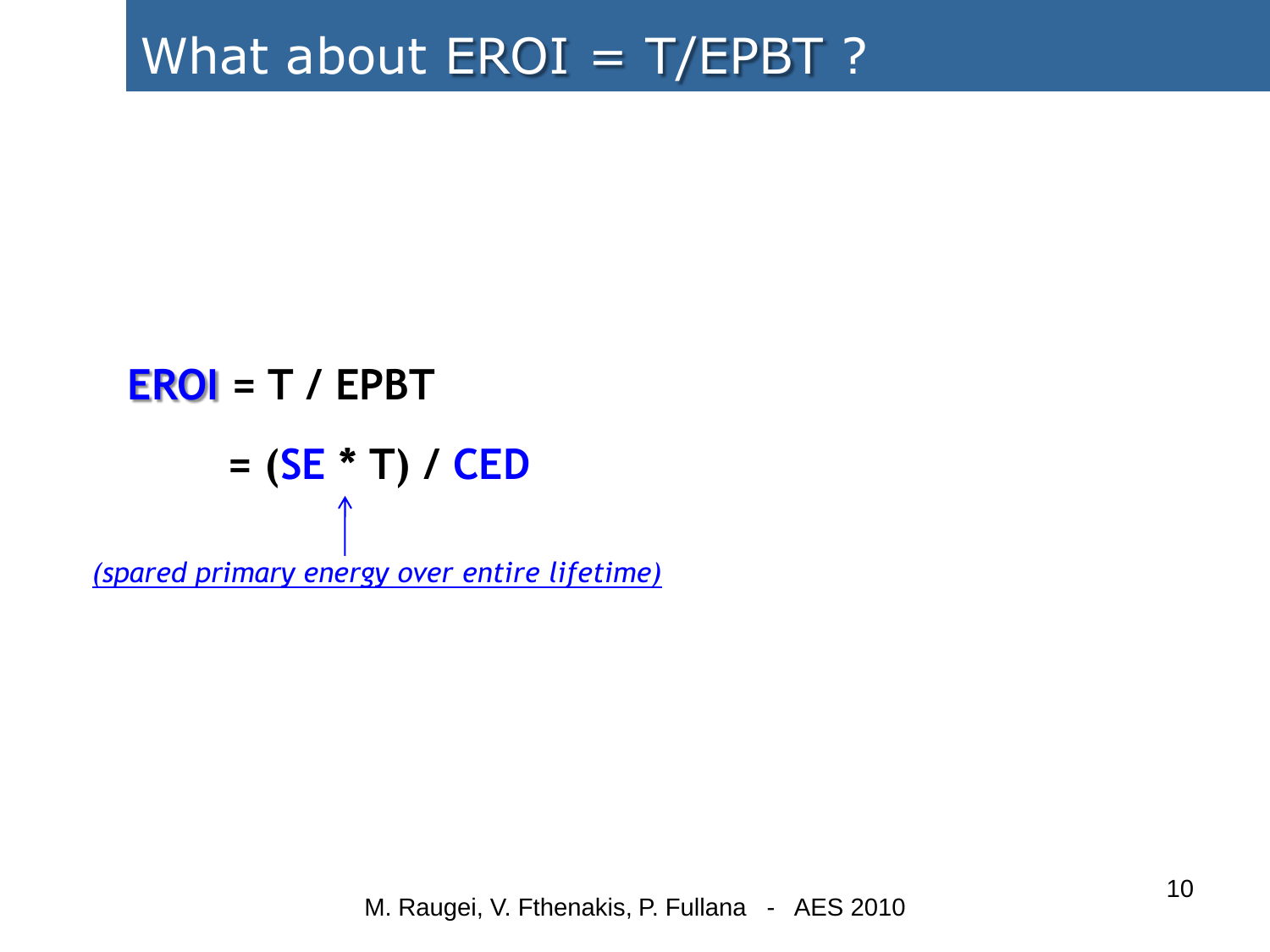### More inconsistency!



M. Raugei, V. Fthenakis, P. Fullana - AES 2010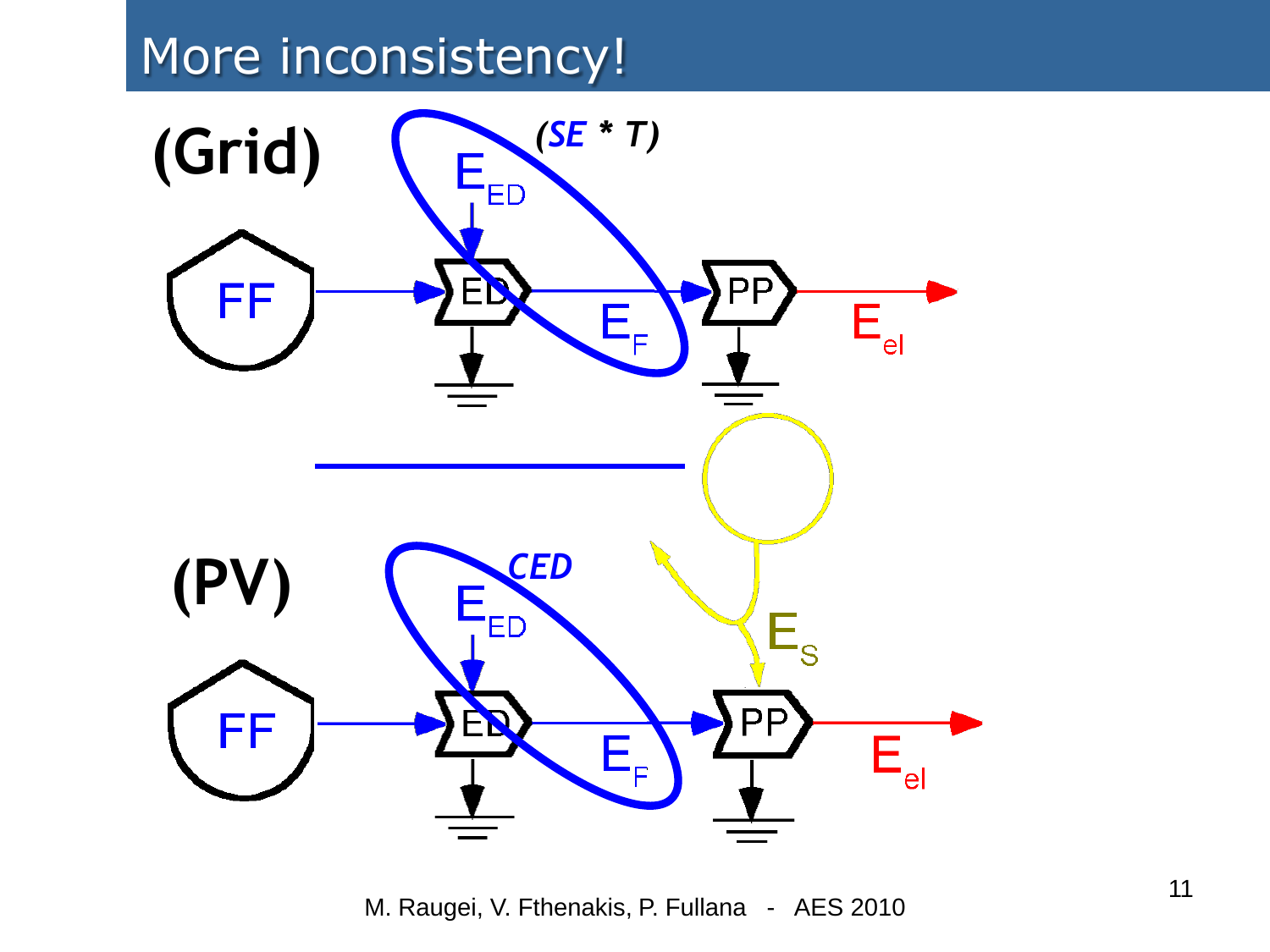

*Applying this definition of EROI to the current grid mix would lead to EROIgrid = 1 by definition*

→ **EROI<sub>PV</sub>** = 37.5 in this case means that PV makes 37.5 times more efficient *use of FF fuels than the current grid*

M. Raugei, V. Fthenakis, P. Fullana - AES 2010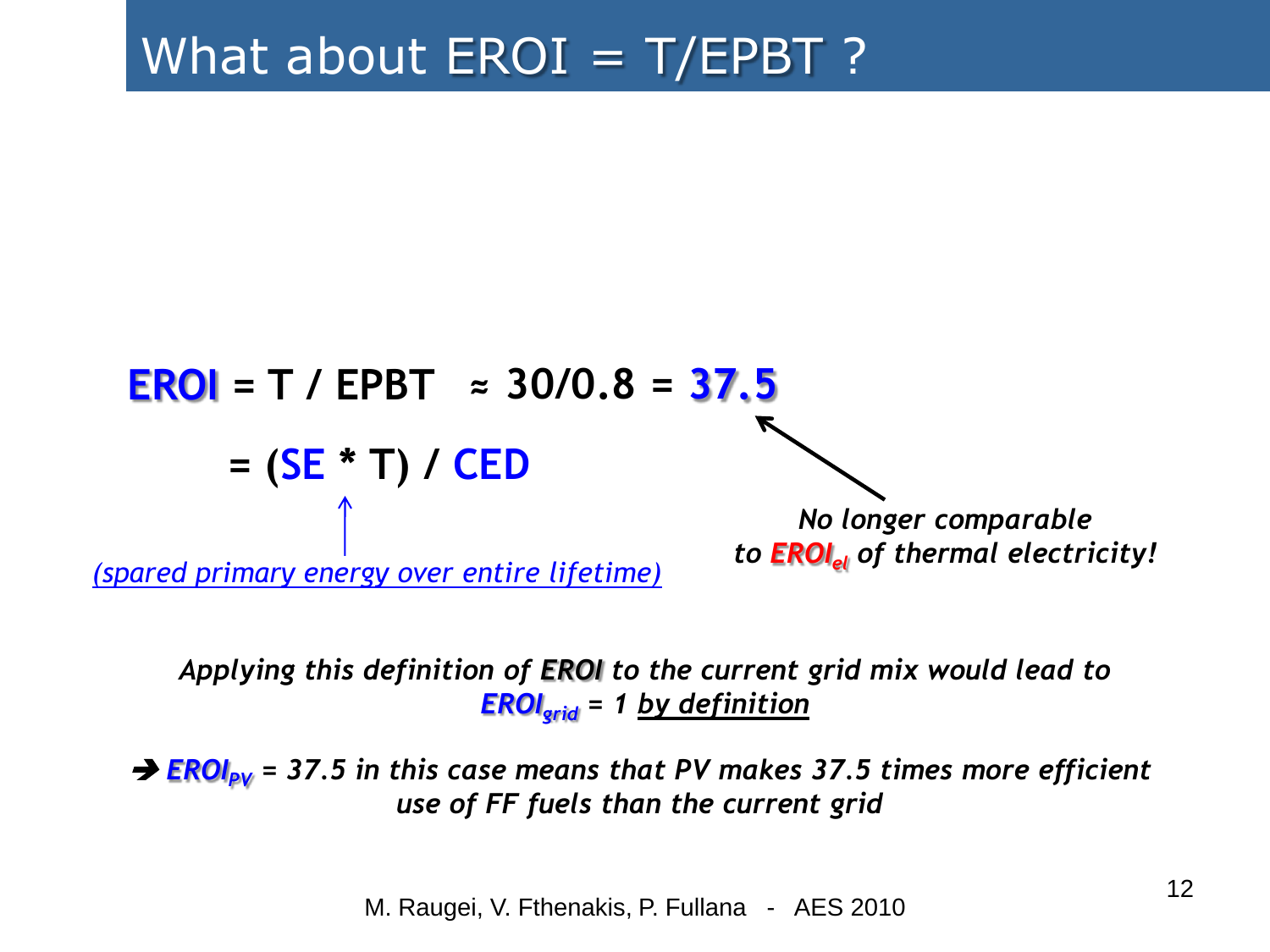- A hitherto pending *fundamental inconsistency* in the calculation of the EROI of PV vs. thermal electricity has been exposed and solved
- EROI = T / EPBT is a ratio of *primary energies*, and *should NOT* be compared to **EROI**<sub>el</sub> for thermal electricity
- **Adopting consistent boundaries and up-to-date** life cycle performance data shows the EROI of modern PV to be <u>one order of magnitude higher</u> than that of typical thermal electricity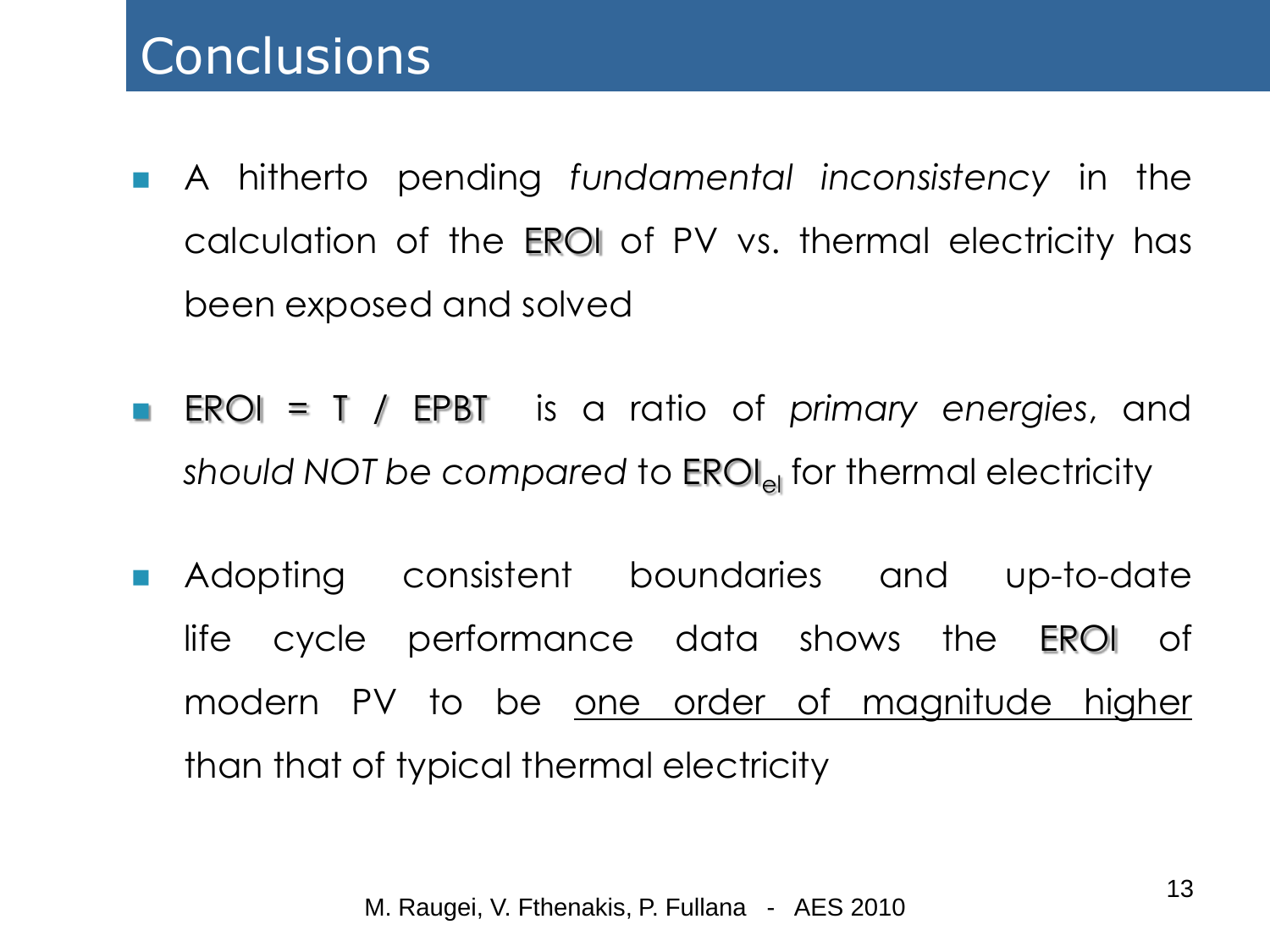- Current PV technologies are *improving fast*, and *new technologies* may soon become feasible…
- **BUT:** PV is not a base-load technology, and deploying it on a large scale will require extensive *energy storage*
- *ALSO:* PV takes years to give back all the electricity it can produce, while the energy investments to deploy it will largely have to be made up front